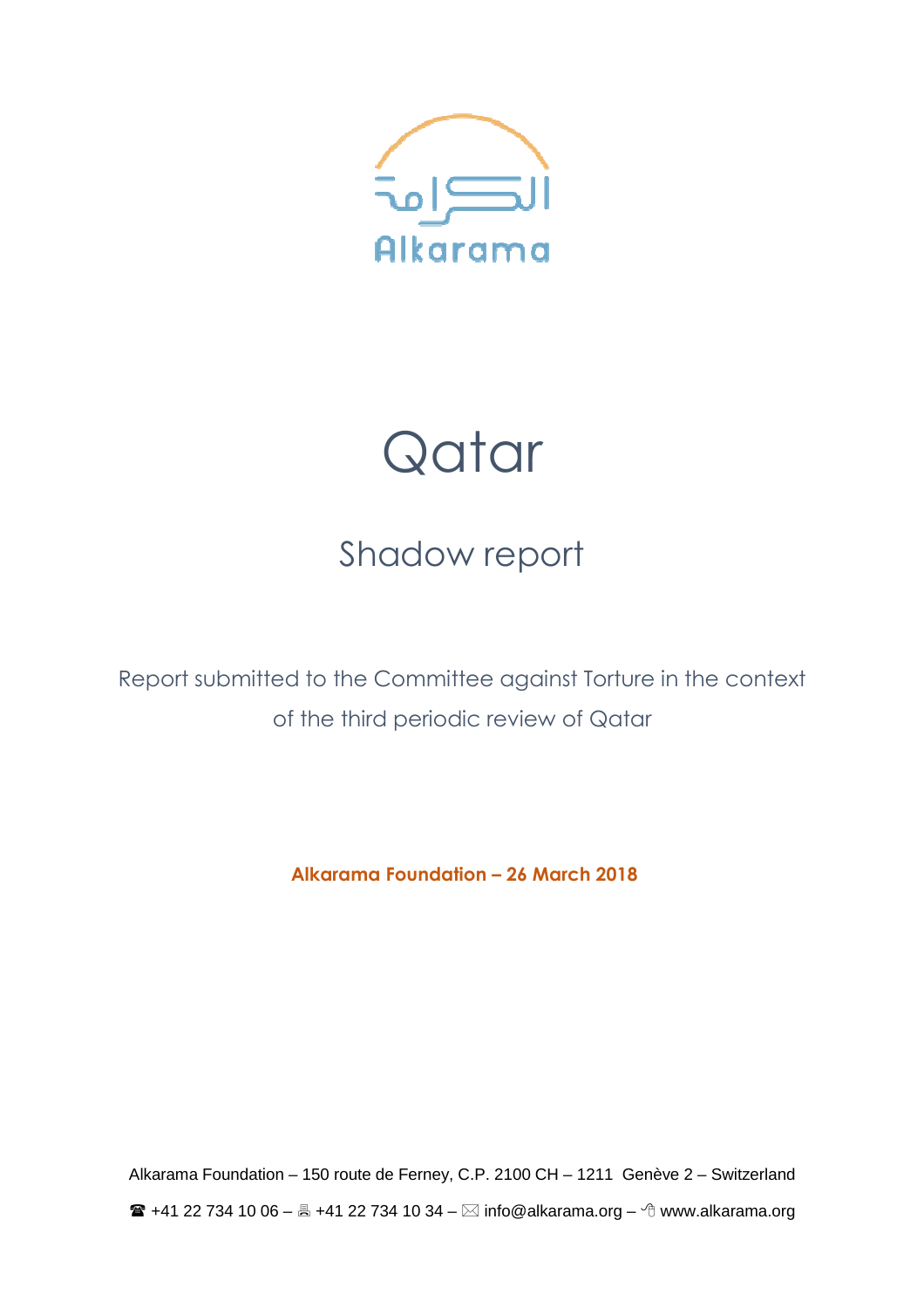# 1. Table of contents

I

| 4. DEFINITION, ABSOLUTE PROHIBITION AND CRIMINALISATION OF TORTURE 4            |  |
|---------------------------------------------------------------------------------|--|
|                                                                                 |  |
|                                                                                 |  |
|                                                                                 |  |
|                                                                                 |  |
|                                                                                 |  |
|                                                                                 |  |
|                                                                                 |  |
|                                                                                 |  |
|                                                                                 |  |
| 9. FAILURE TO INVESTIGATE AND PROSECUTE ACTS OF TORTURE AND LACK OF REDRESS  13 |  |
| 11. VIOLATIONS IN THE CONTEXT OF THE FIGHT AGAINST TERRORISM  14                |  |
|                                                                                 |  |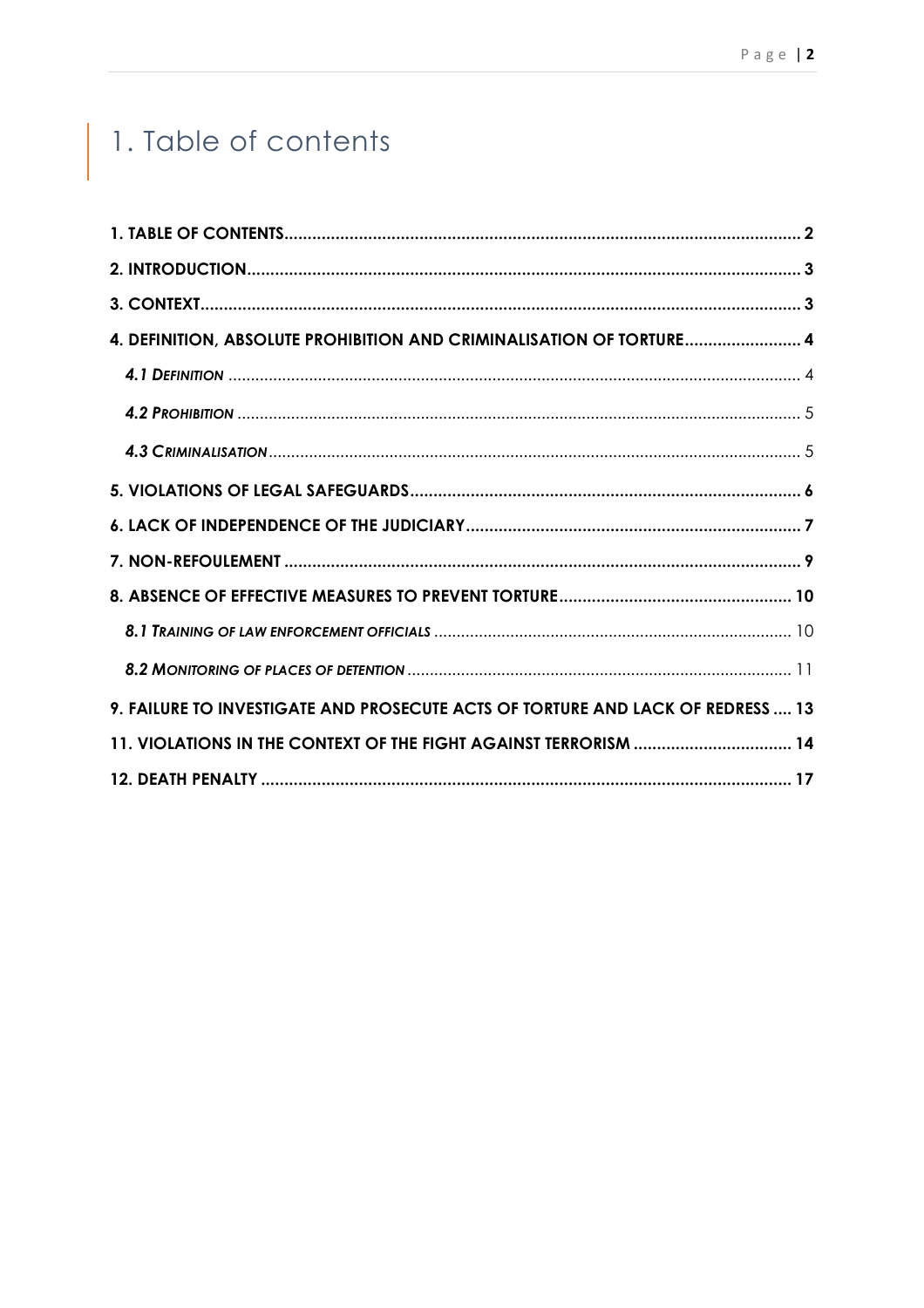### 2. INTRODUCTION

The third report of Qatar (CAT/C/QAT/3) was submitted to the Committee against Torture on 8 December 2016 and will be reviewed by the Committee at its 63rd session on 1 and 2 May 2018.

Alkarama hereby submits this shadow report in which it evaluates the implementation of the Convention against Torture (UNCAT) in Qatar, highlighting its main concerns and addressing recommendations to the State Party. This report is based on Alkarama's documentation of human rights violations in Qatar since 2013 – including individual cases– as well as on a review of the state's replies<sup>1</sup> to the Committee's List of Issues Prior to Reporting (LOIPR)2 and provides an analysis of the relevant domestic laws and practices.

### 3. CONTEXT

 $\overline{a}$ 

Qatar is a constitutional monarchy, headed by the emir, Sheikh Tamim Bin Hamad Al Thani, following the voluntary abdication of his father in June 2013. Despite some first attempts of political reform, the political and institutional configuration of Qatar remains unchanged: state powers are concentrated in the ruling family, which is not accountable to its subjects.

The emir appoints the prime minister and the cabinet ministers, who together form the Council of Ministers, the supreme executive authority in the country. The Council of Ministers also initiates legislation. Laws and decrees proposed by the Council of Ministers are referred to the Consultative Council (Majlis Al Shura) for discussion after which they are submitted to the emir for ratification. Hence, all laws are passed by emiri decree. The current Consulatative Council is soley composed of members appointed by the emir and legislative elections have been postponed until at least 2019.

<sup>1</sup> UN Committee against Torture (CAT), *Consideration of reports submitted by States parties under article 19 of the Convention pursuant to the optional reporting procedure, Third periodic report of States parties due in 2016: Qatar*, 3 February 2017, CAT/C/QAT/3 (hereinafter "State Report").

<sup>2</sup> UN Committee against Torture (CAT), *Consideration of reports submitted by States parties under article 19 of the Convention: Convention against Torture and Other Cruel, Inhuman or Degrading Treatment or Punishment: initial reports of States parties due in 2000: addendum: Qatar*, 5 October 2005, CAT/C/58/Add.1 (hereinafter "List of Issues").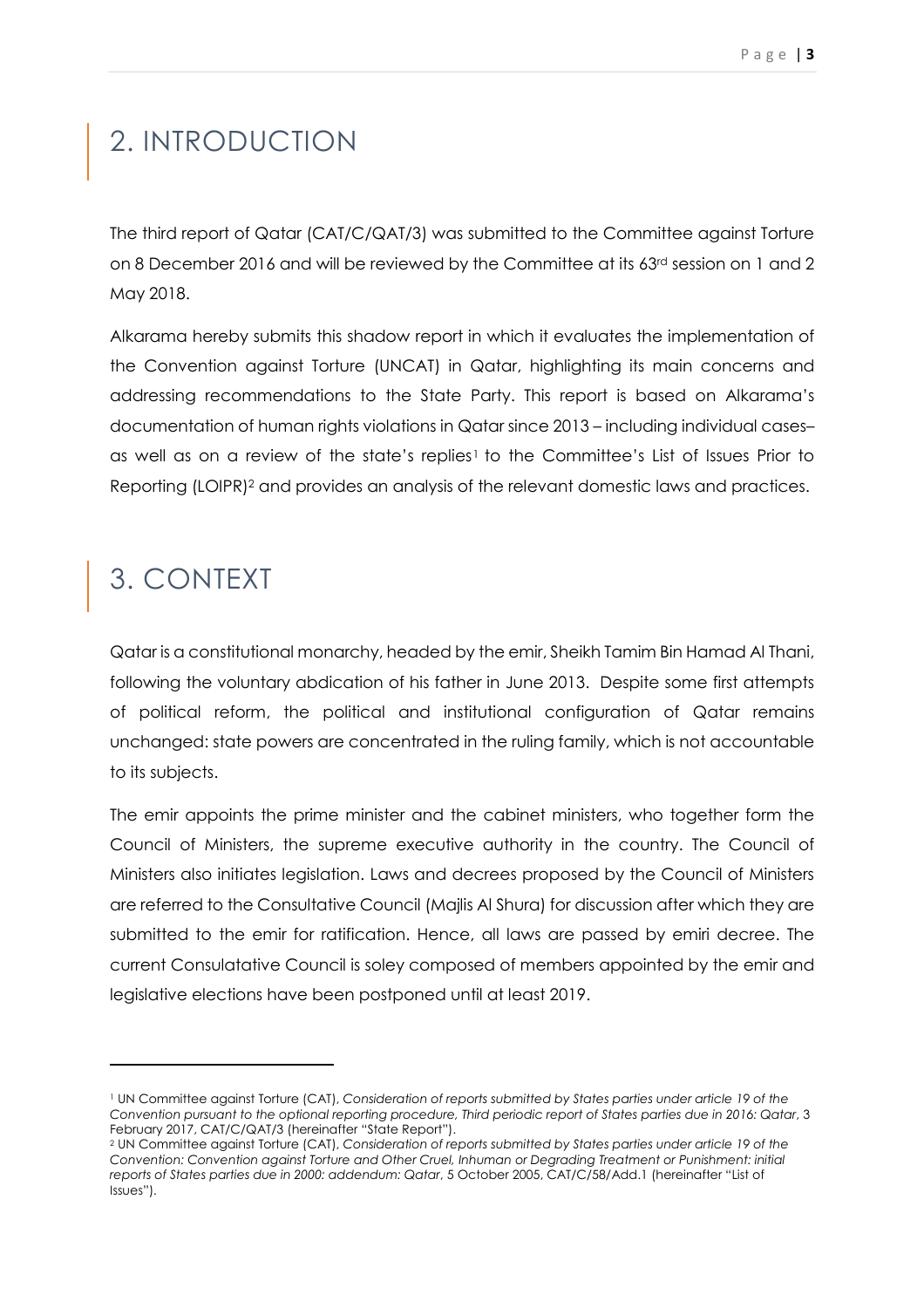# 4. DEFINITION, ABSOLUTE PROHIBITION AND CRIMINALISATION OF TORTURE

### *4.1 Definition*

 $\overline{a}$ 

Qatar has incorporated the definition of torture stipulated in article 1 of the Convention against Torture (UNCAT) into article 159 *bis* of its Penal Code. In addition, it has extended the scope of offenders stipulated in the amendments to the Penal Code (Law No. 8 of 2010)3 to include "any other person acting in an official capacity", and to anyone who "instigates, agrees or consents to torture another person" (article 159).

However, Qatar's state report provides no information on cases in which articles 159 and *159 bis* have been implemented before courts, making it impossible to examine the judicial enforcement and effective implementation of Qatar's anti-torture provisions. This raises questions about how different elements of the definition of torture are interpreted by domestic courts, including: the severity of pain and suffering; the definition of the intention to cause high levels of pain and suffering including through recklessness; the distinction between the element of intention and the element of purpose, with the latter relating to the motivation or the reason behind the infliction of pain and suffering; the extension of the definition to both acts and omissions; the levels of involvement of state officials in torture that suffice to make them accountable, such as infliction, instigation, consent and acquiescence.

While pain or suffering inherent in or incidental to lawful sanctions is expressly excluded from the definition of torture under article 1 UNCAT, a preferable interpretation of this exclusion is understanding "lawful" as denoting compliance with international standards rather than the provisions of domestic law.

<sup>3</sup> The law is available at: http://www.almeezan.ga/LawPage.aspx?id=2645&language=en (accessed on 19 March 2018).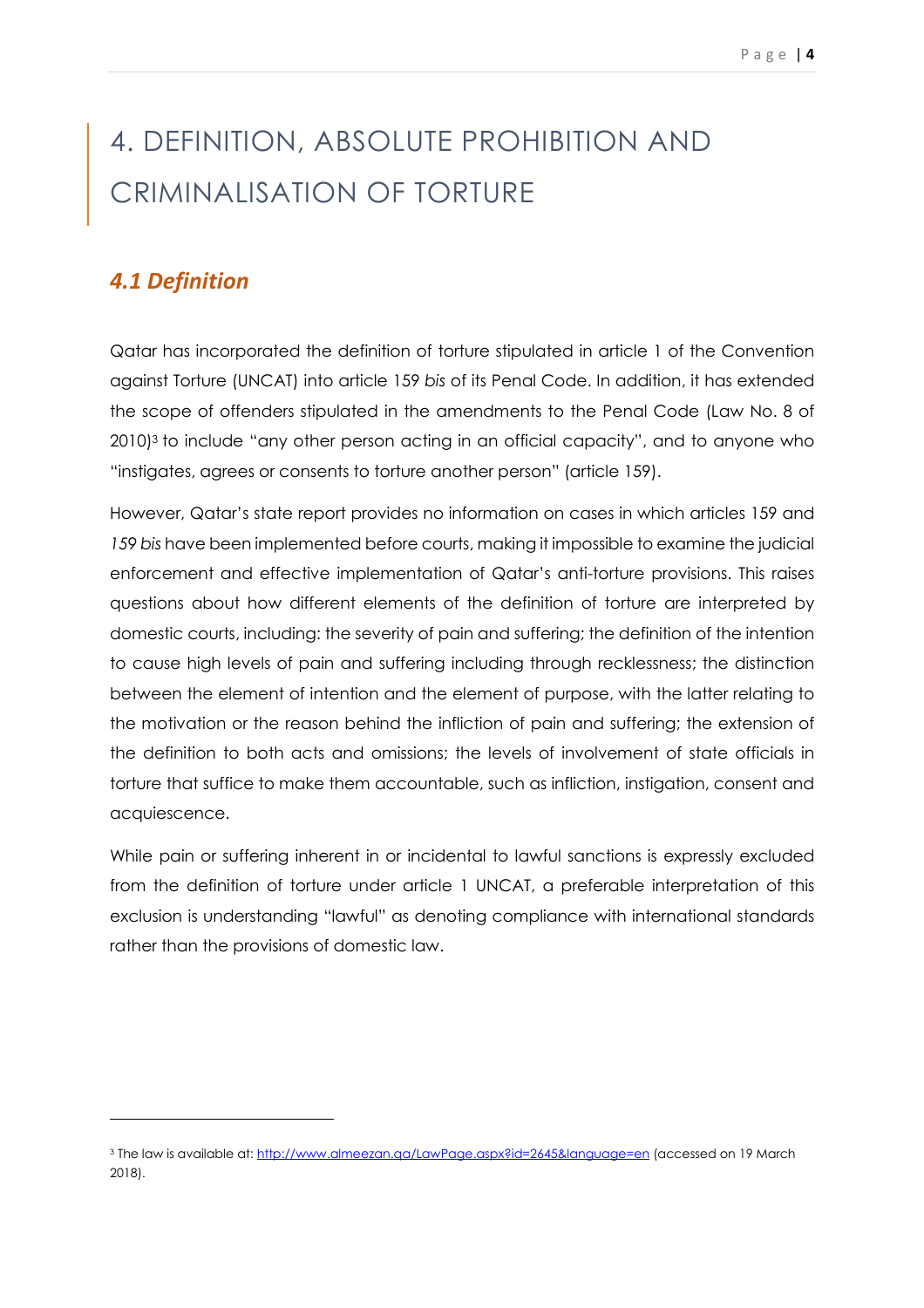### *4.2 Prohibition*

While the LOIPR does not speak of the absolute prohibition of torture, Qatari law does not include any provision to ensure that no exceptional circumstances whatsoever, including a state or threat of war, internal political instability or any other public emergency, nor any order from a superior officer or a public authority may be invoked as a justification for torture or ill-treatment.

Although article 36 of the Qatari Constitution4 stipulates that "[n]o one may be subjected to torture or degrading treatment" and that "[t]orture is an offence that is punishable by law", this provision does not expressly affirm the absolute prohibition of torture as requested by the Convention. Moreover, although Qatari legislators criminalised the use of illtreatment by any public officer in the performance of their functions – including compelling a person to commit such an act – in article 161 of Law No. 11 of 2004, this does not apply "in those cases where the law authorizes such acts".<sup>5</sup>

The non-derogability of the prohibition of torture is reinforced by the principle embodied in article 2(3) stating that an order of a superior or public authority can never be invoked as a justification of torture. This principle should be contained in the specific dispositions incriminating torture and within bodies of law applicable to both civil and military forces.

### *4.3 Criminalisation*

With regards to the criminalisation of torture, although the state has strengthened the punishments for acts of torture, the sentences prescribed in articles 159 and 159 *bis* of the Penal Code make no reference to the minimum penalty, but only contain a maximum limit, thus failing to take into account the gravity of the offence.

In addition, article 160 of the Penal Code punishes acts of cruel, inhumane and degrading treatment with a prison sentence of no more than three years and a fine of no more than 10,000 Rials (approximately 2,500 USD), or "one of these two penalties". In the same vein,

<sup>4</sup> *Constitution of Qatar.* Available at: http://www.wipo.int/edocs/lexdocs/laws/en/qa/qa009en.pdf (accessed on 19 March 2018).

<sup>5</sup> *Law No.11 of 2004.* Available at:

http://gulfmigration.eu/database/legal\_module/Qatar/National%20Legal%20Framework/ Anti-trafficking/2.2%20Penal%20Code%2011%202004\_EN.pdf (accessed on 19 March 2018).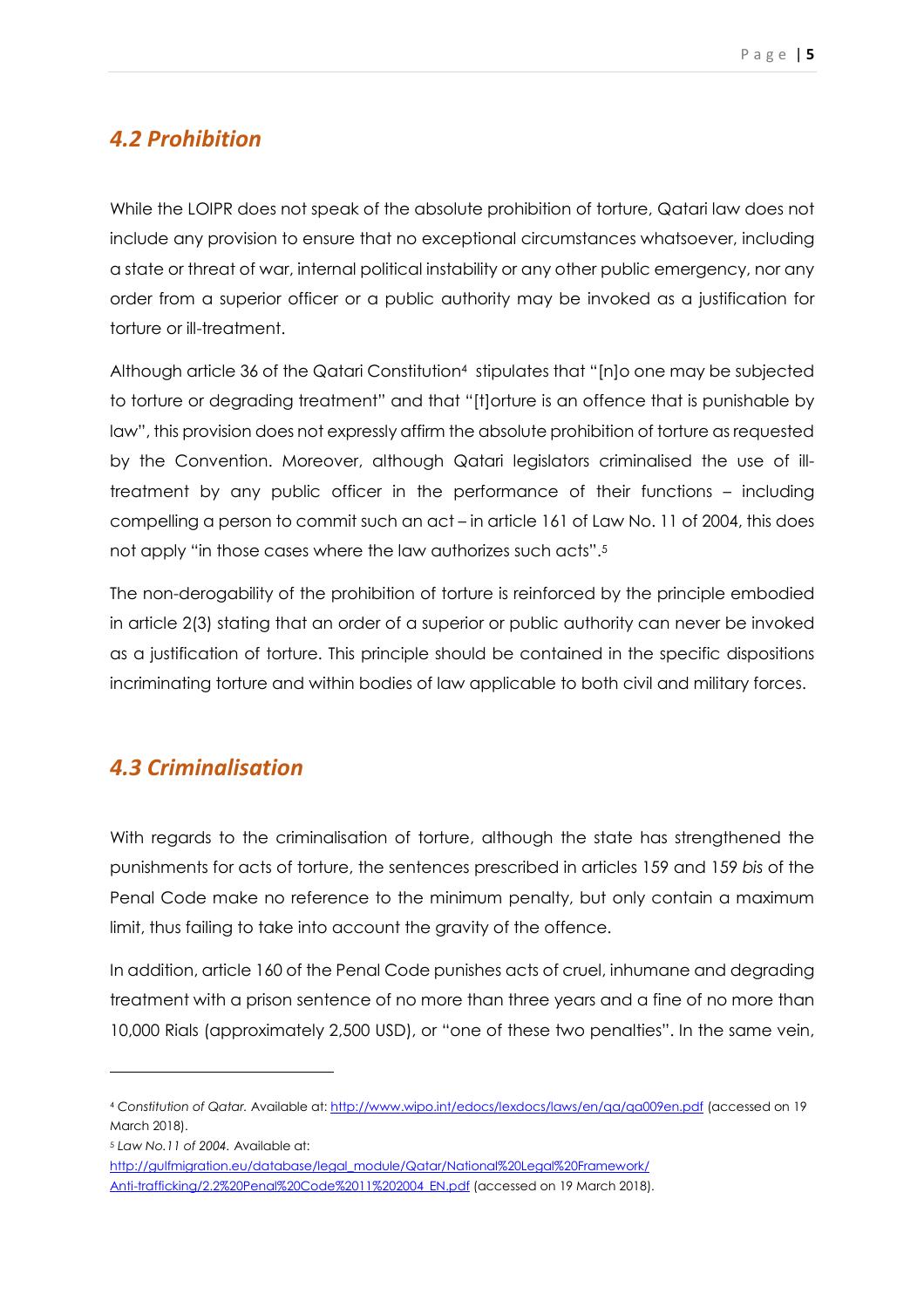article 160 fails to set a minimum penalty, and a fine cannot be considered as an appropriate punishment.

Furthermore, it is concerning that article 159 stipulates that the death penalty may be applied in instances where torture results in the death of the victim. It is our contention that this does not constitute an "appropriate penalty" in line with article 4(1) UNCAT. In fact, capital punishment is increasingly viewed internationally as a violation of the absolute prohibition of torture. For instance, the former UN Special Rapporteur on torture, Juan Méndez, urged states to "consider whether the use of the death penalty […] fails to respect the inherent dignity of the human person, causes severe mental and physical pain or suffering and constitutes a violation of the prohibition of torture".<sup>6</sup>

### RECOMMENDATIONS

 $\overline{a}$ 

- a) Provide information on cases of torture and ill-treatment that illustrate judicial enforcement and effective implementation of Qatar's anti-torture provisions;
- b) Incorporate a provision into Qatari legislation stating that no exceptional circumstance may be invoked as a justification of torture;
- c) Amend the law to set a minimum penalty for acts of torture and ill-treatment that reflects their gravity, and which may not be substituted by a fine, and consider replacing the death sentence with life-imprisonment.

### 5. VIOLATIONS OF LEGAL SAFEGUARDS

Legal safeguards adopted by Qatar to protect detainees from torture and ill-treatment are enshrined in articles 36 and 39 of the Constitution and articles 27, 28, 40, 43, 101, 102, 112, 113 and 115 of the Code of Criminal Procedure. These legal safeguards include the right not to be arrested without a warrant, as well as the right to be brought before a judicial authority within 24 hours and to seek legal assistance.

With regards to the Committee's request to describe the steps taken to abolish *incommunicado* detention and to limit the use of solitary confinement to an exceptional

<sup>6</sup> J.E. Méndez, 2012. "The Death Penalty and the Absolute Prohibition of Torture and Cruel, Inhuman, and Degrading Treatment or Punishment", In *Human Rights Brief,* Vol. 20(1), pp.2-6.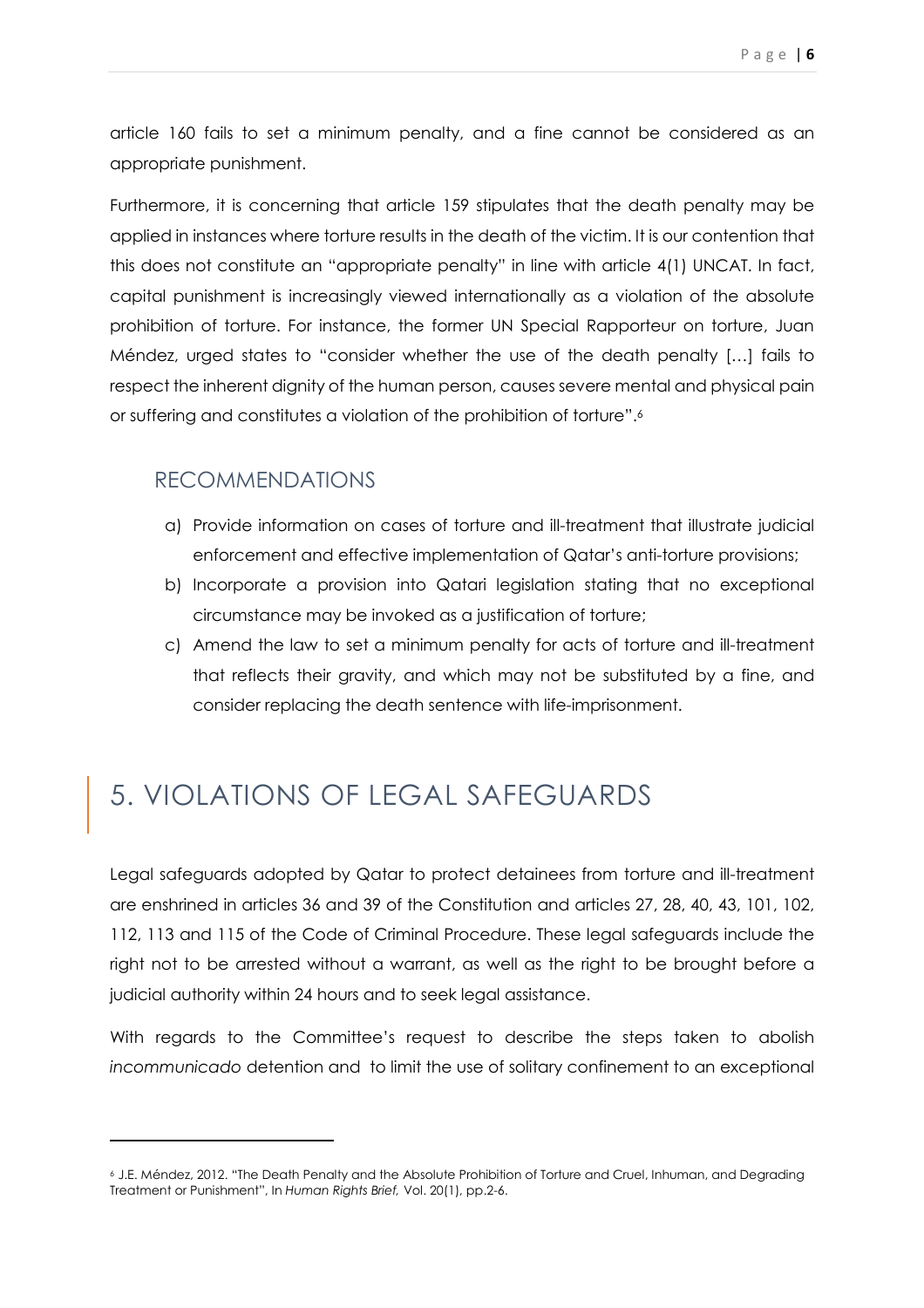measure only and for as short a time as possible,7 the State Party provides no information on measures to ensure that no individuals deprived of their liberty are held in *incommunicado* detention. Concerning solitary confinement, the Qatari authorities affirm that it is only used as an exceptional measure and for short periods of time.8 While the state specifies the relevant articles of the Regulation of Penal and Correctional Institutions on the procedure for issuing punitive measures,<sup>9</sup> there are no provisions on what constitutes exceptional measures and there is no mention of time limitations stipulated in the Regulation.

#### RECOMMENDATION

a) Abolish the use of *incommunicado* detention and ensure that solitary confinement remains an exceptional measure of limited duration.

### 6. LACK OF INDEPENDENCE OF THE JUDICIARY

Provisions within Qatari domestic law guaranteeing the independence of judges and lawyers include articles 129 - 140 of the Constitution, articles 201 - 203 of the Penal Code on punishments for attempting to influence or influencing members of the Judiciary, and Law No.10 of 2002, which establishes the independence of the Prosecutor General.

Despite these provisions, ties between the Public Prosecutor's Office and the executive branch remain concerning. In particular, the Public Prosecutor is appointed by the emir and has the rank of a minister.10 In addition, article 15 of the Law on Judicial Authority stipulates that "(t)he salaries, allowances and bonuses of members of the public prosecution shall be decided by an Emiri decision based on the proposal of the Public Prosecutor. A member's salary, allowance and bonus may not be decided on a personal basis, nor may a member be treated exceptionally in any way".11 As pointed out by the UN Special Rapporteur on the independence of judges and lawyers after her country visit to Qatar in 2014, the fact that the Prosecutor General has the status of a minister might

<sup>7</sup>List of Issues, article 2, para.4.

<sup>8</sup> State Report, article 2, para. 73.

<sup>9</sup> Ibid, article 2, para. 74.

<sup>10</sup> Ibid, article 2, para. 94.

<sup>&</sup>lt;sup>11</sup> Law No. 10 of 2003. Available at: http://www.adhrb.org/wp-content/uploads/2015/09/Law 10\_2003\_Qatar.pdf (accessed on 20 March 2018).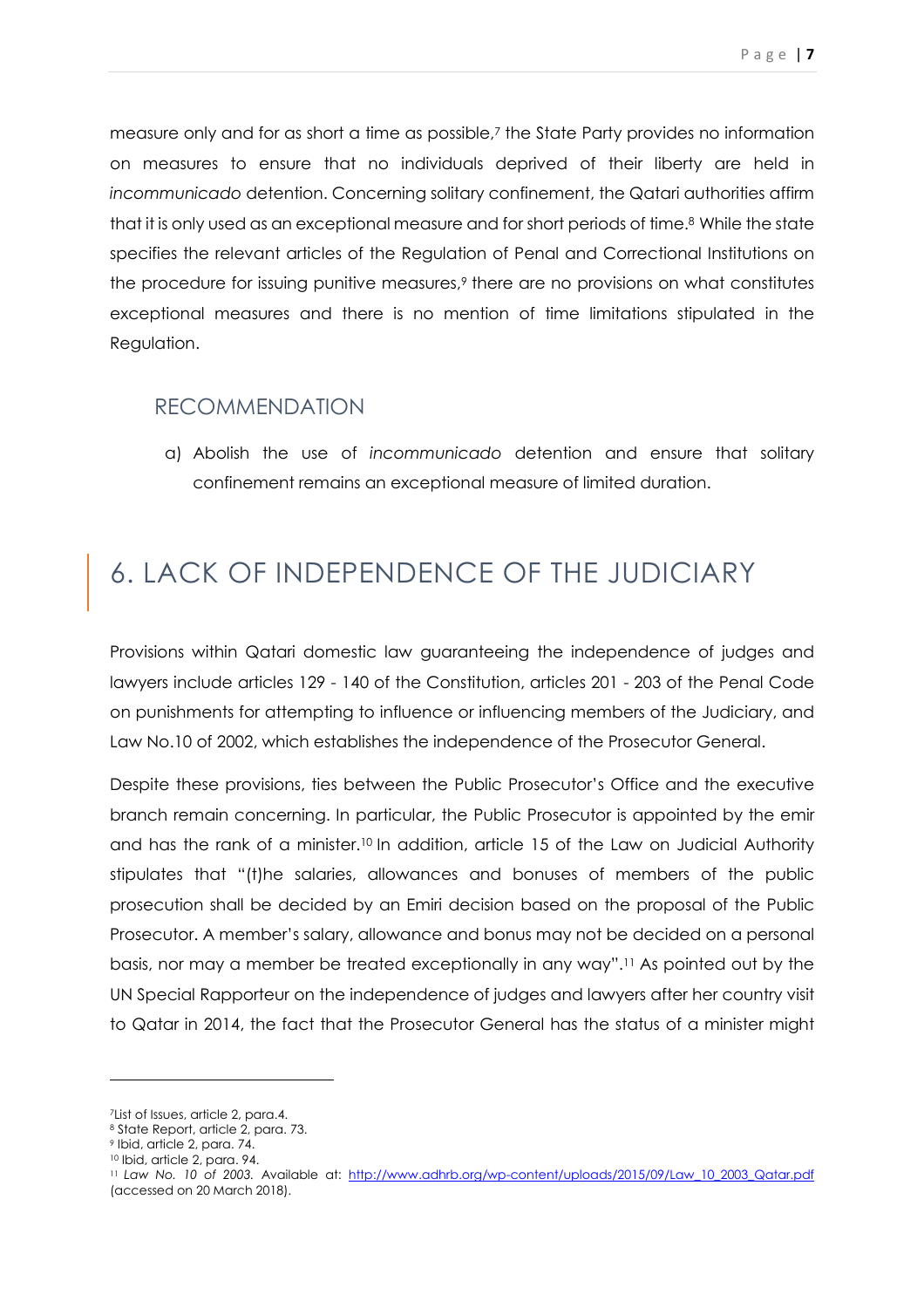create confusion as to whether he is acting in the interests of the government or the public.12 With this in mind, his power to decide on the appointment, promotion, and salaries of lower-ranking members of the staff of the Public Prosecutor's Office might result in further conflicts of interest.

Furthermore, all judges are appointed by the emir upon proposition of the Supreme Court of the Judiciary, apart from the president of the Court of Cassation, who is appointed directly by the emir.<sup>13</sup> This raises serious concerns as nominations by the emir might have an influence on the judges' conduct, especially towards members of the executive. This is also the case for judges without Qatari nationality, whose tenure is not guaranteed in the same way as that of national judges. As pointed out by the Special Rapporteur on the independence of judges and lawyers, they are often recruited on temporary contracts, which have to be renewed annually. As a consequence, "they are rendered extremely vulnerable to pressure from any side, including the public prosecution, lawyers and the executive".<sup>14</sup>

The abovementioned shortcomings are exacerbated by the absence of a written code of conduct for judges. While chapter 11 of the Law on Judicial Authority sets out the procedure for handling judicial misconduct, it does not specify the kinds of behaviour that might fall within this category. In fact, article 50 simply sets out three criteria. A judge may face disciplinary proceedings if: "they have breached the duties of their office and its requirement"; "they have fallen below the standard specified for honour and prestige of the judiciary"; "they have brought on themselves suspicion and mistrust". This not only makes it difficult to ensure that the judiciary upholds standards of impartiality and independence, but also means that they may be easily dismissed for political or other reasons. Article 6(5) of the Law on Judicial Authority is equally ambiguous, stipulating that the emir can dismiss judges "in the public interest".

#### RECOMMENDATIONS

- a) Take effective measures to guarantee the independence of the judiciary and the irremovibility of judges;
- b) Ensure the tenure of foreign judges to secure their independence.

<sup>12</sup> UN Human Rights Council, *Report of the Special Rapporteur on the independence of judges and lawyers, Addendum: Mission to Qatar*, 31 March 2015, A/HRC/29/26/Add.1, para. 76.

<sup>13</sup> *Ibid*, para. 36.

<sup>14</sup> *Ibid,* para. 49.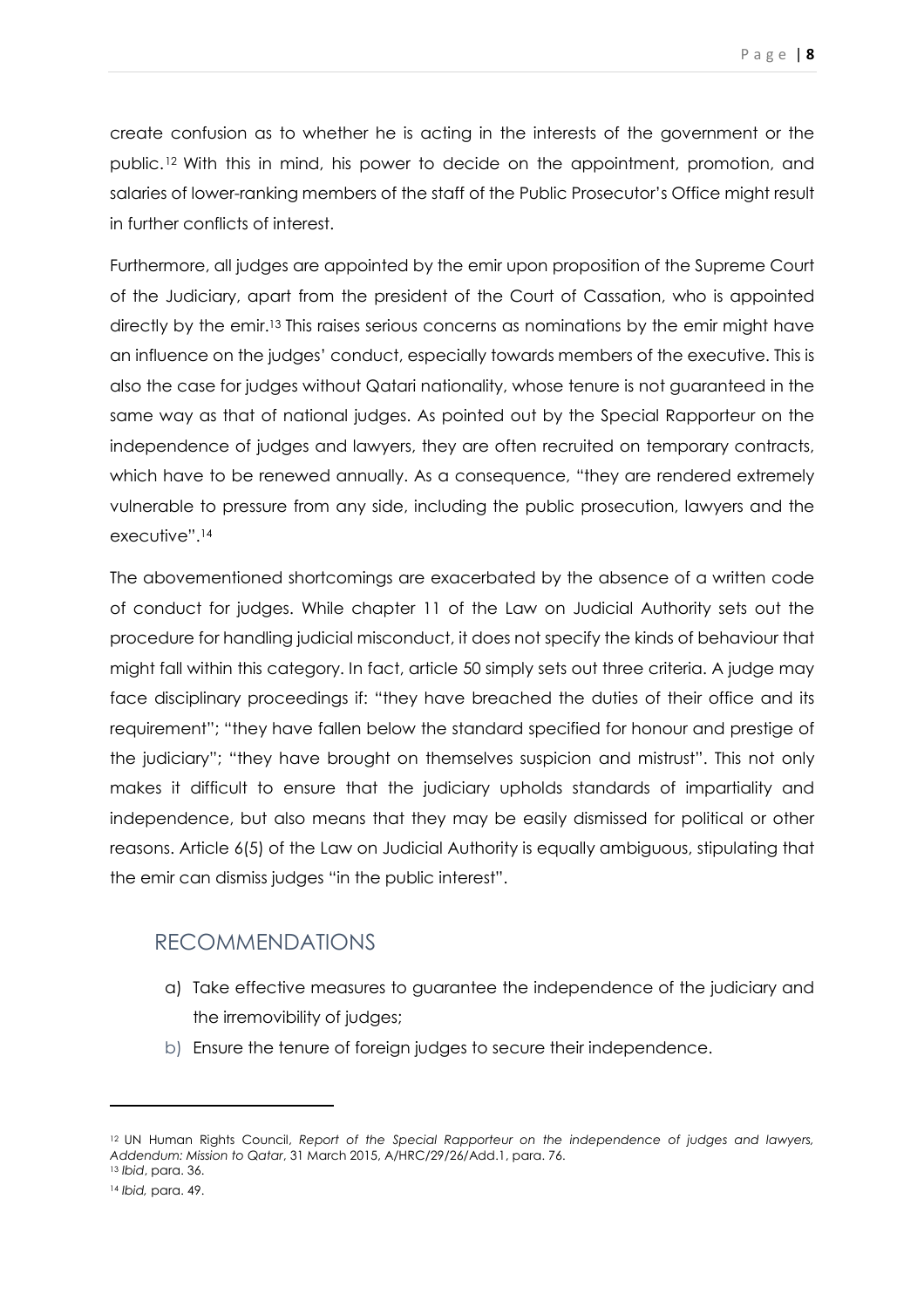### 7. NON-REFOULEMENT

Procedural guarantees governing extradition are stipulated in article 58 of the Constitution, as well as articles 408 to 424 of the Code of Criminal Procedure. In its national report, the state affirms that although not party to the 1951 Refugee Convention and its 1967 Protocol, it nevertheless "observes the basic protection standards laid down in the Convention, which is part of customary international law".15 Moreover, during the review of Qatar's 2005 report, the authorities expressed their intention to incorporate article 3 UNCAT into domestic law.16 Despite these claims, to date, Qatar has not taken any steps to incorporate article 3 UNCAT into its domestic law, nor has it specified its position on acceding to the 1951 Refugee Convention nor its 1967 Optional Protocol in its report.

Therefore, there is a lack of legal provisions expressly prohibiting the expulsion, return or extradition of a person to another state where there are substantial grounds for believing that they would be subjected to torture. Furthermore, there is no effective appeals process available to persons likely to be subjected to such treatment upon extradition. Indeed, while an extradition order may be appealed, such a request must be filed within five days of receiving notice of extradition and the decision of the appellant court cannot be overturned.17 Ultimately, Qatar has failed to provide in its state report any quantitative data on the number of cases of refoulement and expulsion during the reporting period or any diplomatic assurances involved.

Furthermore, Qatar is party to several bilateral and regional agreements, which enable the extradition of wanted individuals to states where they are likely to be tortured. For instance, article 16 of the Gulf Cooperation Council (GCC) Security Convention of 2012 stipulates that State Parties are obliged to extradite individuals within their territory who have been accused or convicted by a another member state.<sup>18</sup> This renders residents vulnerable to refoulement for a range of unspecified crimes.

<sup>15</sup> *State Report*, article 3, para. 147.

<sup>16</sup> UN Committee against Torture (CAT), *Consideration of reports submitted by States parties under article 19 of the Convention : Convention against Torture and Other Cruel, Inhuman or Degrading Treatment or Punishment : initial reports of States parties due in 2000 : addendum : Qatar*, 5 October 2005, CAT/C/58/Add.1, para. 54. <sup>17</sup> *Articles 419-421 of the Code of Criminal Procedure.* Available at: http://www.qfcra.com/en-

us/legislation/Laws/Law%20No.%20(23)%20of%202004%20(Code%20of%20Criminal%20Procedures).pdf (accessed on 19 March 2018).

<sup>&</sup>lt;sup>18</sup> Gulf Cooperation Council Security Convention of 2012. Available at: https://www.gulfpolicies.com/attachments/article/1658 (accessed on 20 March 2018).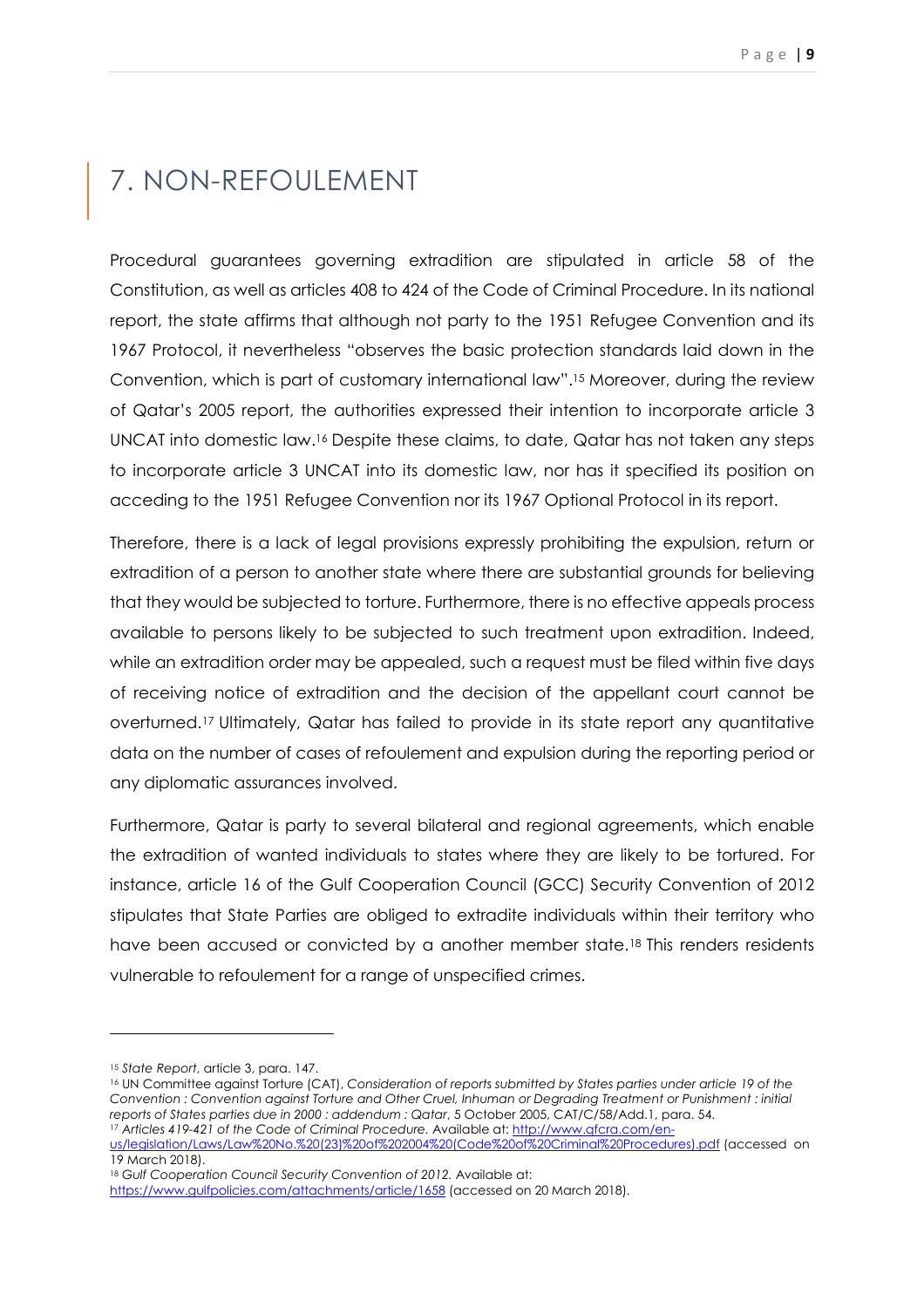Alkarama has documented a number of cases relating to the extradition of individuals by Qatari authorities carried out in violation of article 3 UNCAT. Most recently, the prominent human rights defender and co-founder of the Union for Human Rights **Mr Mohammad Al Otaibi,<sup>19</sup>** was arrested in Doha Airport while on his way to seek political asylum in Norway, and extradited to Saudi Arabia on 24 May 2017. On 25 January 2018, Mr Al Otaibi was sentenced to 14 years in prison on charges related to his peaceful political activism, including "dividing national unity", "abusing the kingdom via Twitter" and "calling to change the basic system of governance".<sup>20</sup>

The abovementioned case demonstrates a clear breach of Qatar's obligations under article 3 UNCAT. Given the fact that torture is widespread in Saudi Arabia, there was a substantial risk that Mr Al Otaibi would be subjected to such acts if extradited.

### RECOMMENDATIONS

- a) Incorporate the principle of non-refoulement as prescribed in article 3 of the UNCAT into national legislation;
- b) Guarantee that no individuals are extradited to another country where there are substantial grounds for believing that they would be subjected to torture or other forms of cruel, inhumane or degrading treatment.

# 8. ABSENCE OF EFFECTIVE MEASURES TO PREVENT TORTURE

### *8.1 Training of law enforcement officials*

l

In its report, Qatar provides information on training courses delivered to members of the military and civilian police forces, workers in the legal and judicial fields and vulnerable

<sup>19</sup> Alkarama, *Saudi Arabia: Two Human Rights Defenders Prosecuted Before the Specialised Criminal Court*, 17 november 2017, https://www.alkarama.org/en/articles/saudi-arabia-two-human-rights-defenders-prosecutedspecialised-criminal-court (accessed on15 March 2018).

<sup>20</sup> FIDH, *Saudi Arabia: Sentencing of Messrs. Abdullah Al-Attawi and Mohamed Al-Otaibi*, 30 January 2018, https://www.fidh.org/en/issues/human-rights-defenders/saudi-arabia-sentencing-of-messrs-abdullah-al-attawi-andmohamed-al-22740 (accessed on 19 March 2018).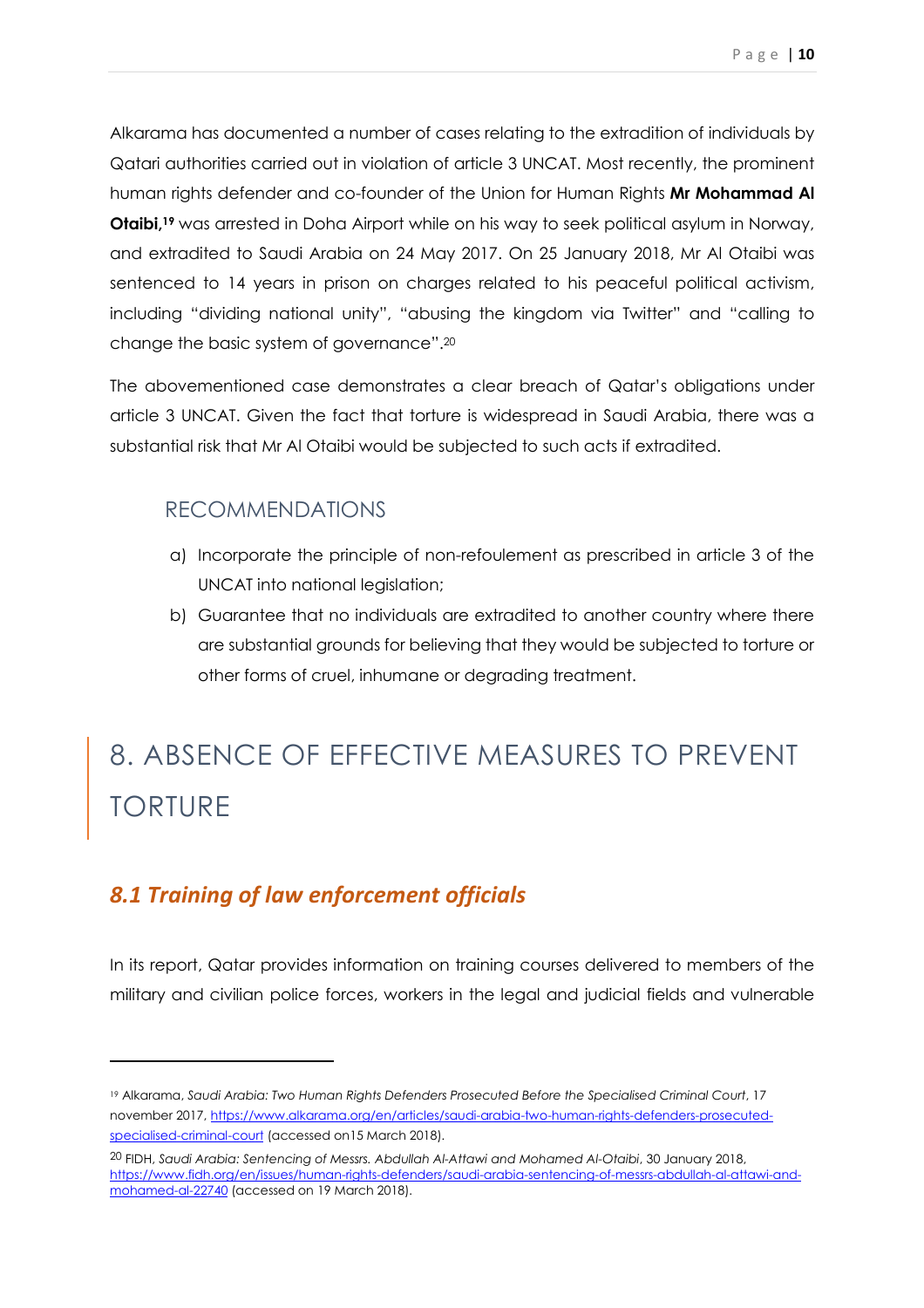groups.21 Furthermore, Qatar provides information on the annual training course provided by the Hamad Medical Cooperation for staff of the Social Services Department, as well as for paediatricians to enable them to recognise child victims of torture.<sup>22</sup>

The low number of participants in the abovementioned programmes is concerning, with only 200 trainees – a very small fraction of all law enforcement officials – taking the courses at the Centre for Legal and Judicial Studies in the Ministry of Justice in 2013 and 2014. Moreover, the lack of specific training for law enforcement officials, judges, prosecutors and medical personnel dealing with detained persons on the provisions of the Convention and how to detect and document physical and psychological ramifications of torture and ill-treatment is concerning. In addition, the State Party has not provided any information on the impact and effectiveness of the abovementioned programmes.

### *8.2 Monitoring of places of detention*

Qatar states in its report that the Office of the Public Prosecutor, the National Human Rights Committee (NHRC) and the monitoring and surveillance mechanisms of the Ministry of Interior are able to conduct unannounced visits, hear prisoner complaints in private and make recommendations as to how places of detention may be improved.23 In addition, it affirms that various capacity building training programmes were administered with the assistance of international non-governmental organisations.

Despite this, we remain concerned about the implementation of recommendations made by the NHRC and Ministry of Interior. The non-public report developed by the NHRC representative following a visit to a place of detention creates a lack of transparency and raises doubts as to whether prison officials can be held to account for misconduct in a timely manner. With regards to the number of visits made by the NHRC to places of detention, only 16 such inspections were made in 2015.24 The vast majority were not to correctional facilities themselves, but rather to associated units such as the "department for research and follow up". In addition, the state fails to clarify whether it permits or intends to permit non-governmental organisations and fully independent mechanisms to monitor

<sup>21</sup> *State Report*, article 10, para. 161.

<sup>22</sup> *Ibid.*, article 10, para. 168.

<sup>23</sup> *Ibid.*, article 2, para. 105, 115, 116.

<sup>24</sup> *Ibid.*, article 2, para. 109.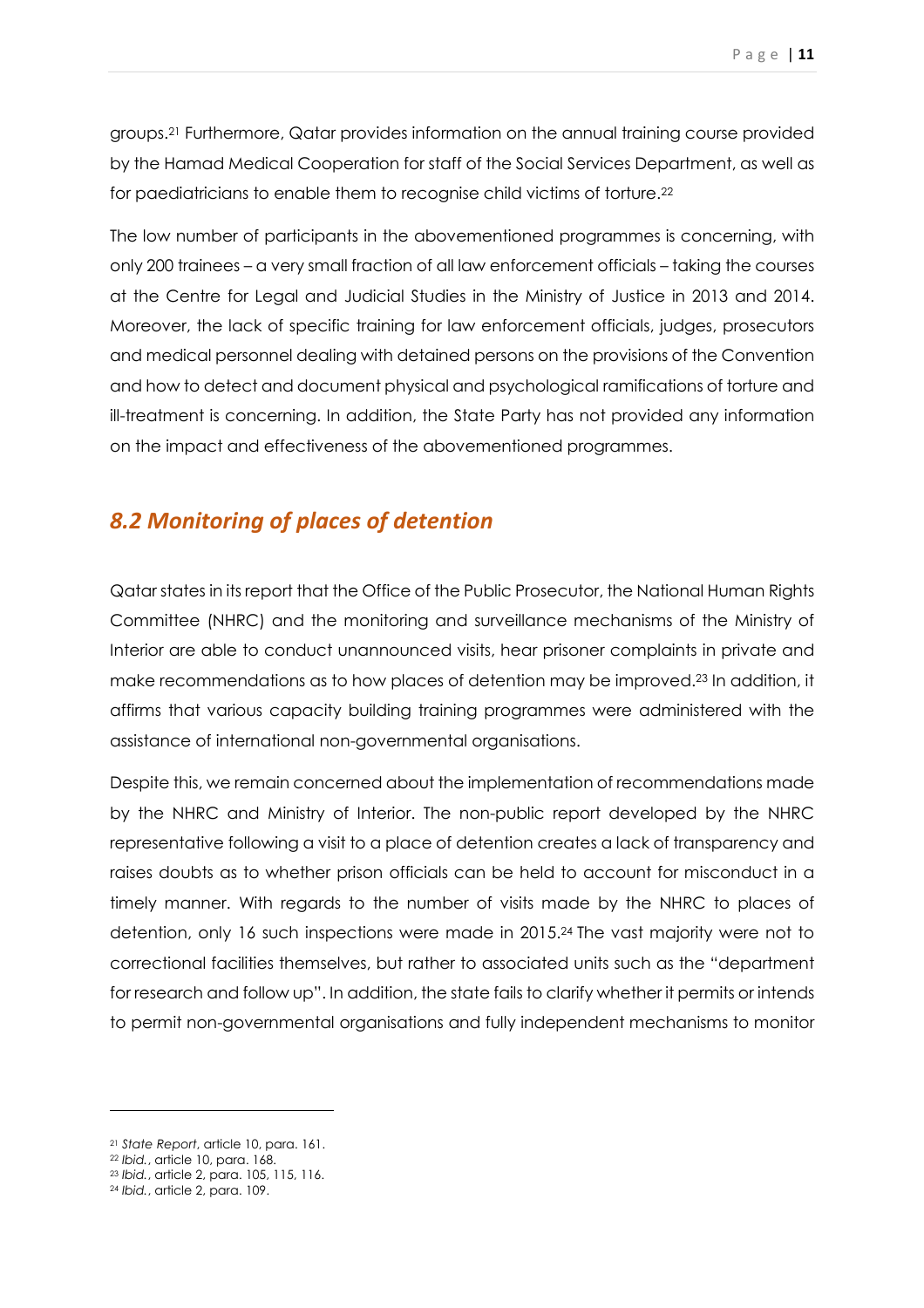places of detention, and only mentions that the NHRC has suggested that Qatar ratifies the Optional Protocol to the UNCAT.<sup>25</sup>

Moreover, the independence of monitoring mechanisms is also of concern. As mentioned above, the close ties between the Public Prosecutor's Office and the executive branch raises doubt as to whether the former can carry out its functions with impartiality and independence. In addition, in its review of the NHRC in 2015,26 Alkarama noted that despite its active role in the country and working methods that permit it to effectively carry out its mandate, the fact that its establishment and appointment of members are contingent on emiri decree greatly impacts its capacity to publicly and freely address politically sensitive human rights issues.<sup>27</sup>

Furthermore, replying to the Committee's recommendation to introduce systematic video and audio monitoring and recording of all interrogations,28 the State Party affirms that "the Public Prosecutor shall spare no effort to use all possible modern technical means in order to clarify, confirm and document facts of the incident under investigation".29 While the State Party affirms that public spaces in all places of detention are under camera monitoring, and that the department of technical services is ordered to take sample recordings of the crime scenes,30 Qatar fails to give explicit information on the video and audio monitoring of individual interrogations.

#### RECOMMENDATIONS

- a) Provide training for all law enforcement officials on the respect and implementation of the Convention against Torture as well as the prevention of torture;
- b) Ratify the Optional Protocal to the Convention;
- c) Introduce systematic video and audio recordings for the preliminary interrogations of individuals.

<sup>25</sup> *Ibid.*, article 2, para. 124.

<sup>26</sup> Alkarama, *Qatar: International Coordinating Committee of NHRIs- Alkarama's Report- Jul 2015*, 13 July 2015, https://www.alkarama.org/en/documents/qatar-national-human-rights-institution-2015-alkaramas-report-countrysnhri-international (accessed on 22 March 2018).

<sup>27</sup> Article 5 of Decree Law 17 of 2010 on the establishment of the National Human Rights Commission.

<sup>28</sup> *List of Issues*, article 2, para.2.

<sup>29</sup> *State Report*, article 2, para. 43.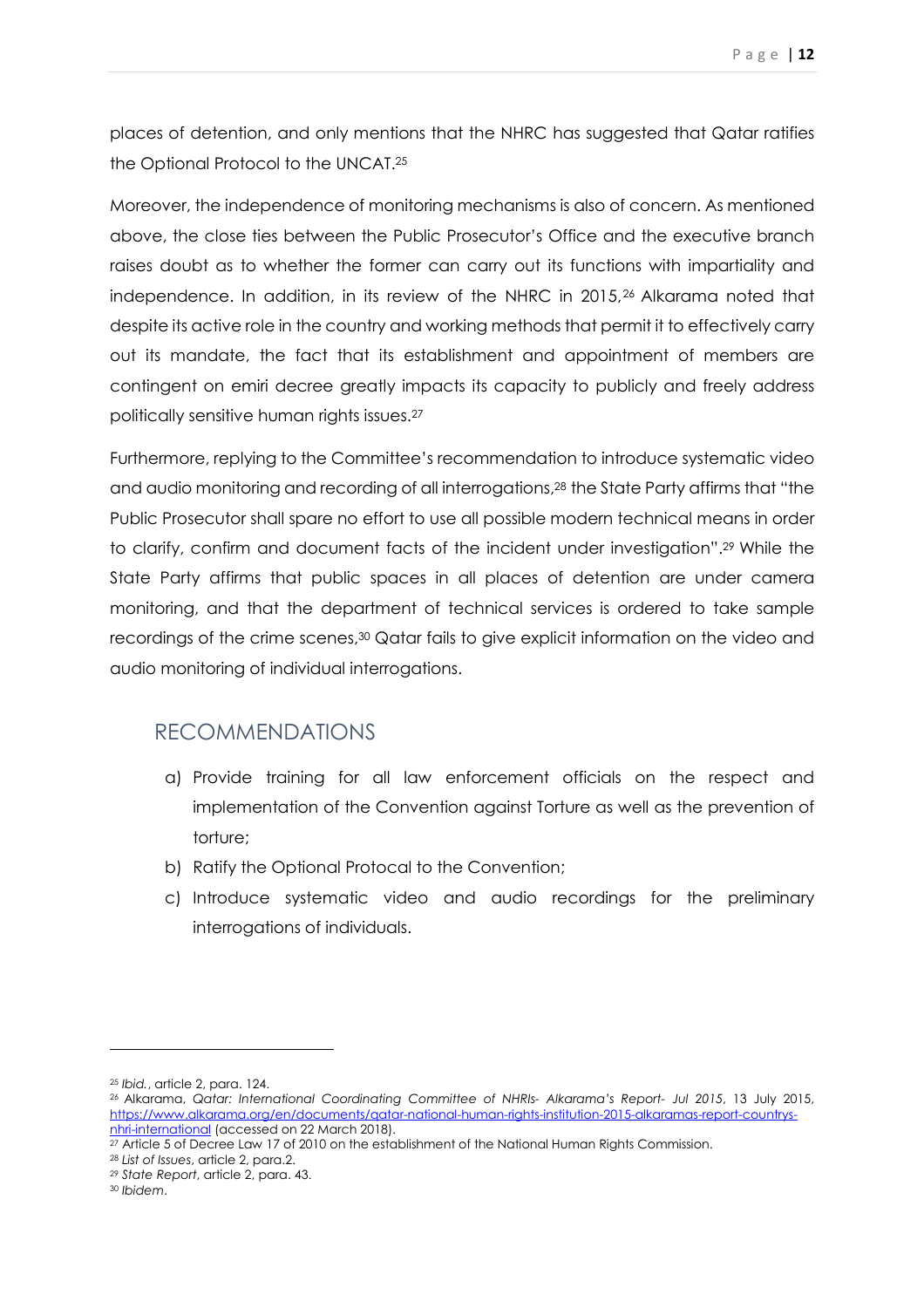# 9. FAILURE TO INVESTIGATE AND PROSECUTE ACTS OF TORTURE AND LACK OF REDRESS

The Committee against Torture's General Comment No. 3 defines "redress" as entailing "restitution, compensation, rehabilitation, satisfaction and guarantees of non-repetition".<sup>31</sup> In addition, it outlines states' procedural and substantive obligations under article 14 of the Convention. While the former obliges states to "enact legislation which establishes complaint mechanisms, investigation bodies and institutions capable of determining the rights and awarding redress to victims of torture",32 the latter obliges states to ensure that "victims of torture obtain full and effective redress and reparation, including compensation and means for as full rehabilitation as possible".<sup>33</sup>

Qatar's domestic legislation provides for complaint mechanisms and investigative bodies for acts of torture. The procedure for filing a complaint against police officials is outlined in articles 395 and 396 of the Code of Criminal Procedure. Article 396 stipulates that "(a)ny prisoner in the detention places, may, at any time, submit to the officer in charge a written or oral complaint".34 Once submitted and documented in the "special register", the officer must "immediately" notify the public prosecutor who in-turn will conduct an "immediate investigation".<sup>35</sup>

However, the State Party fails in its report to provide any statistical data on torture complaints filed with the competent authorities. Moreover, it has not provided any information as to whether the "immediate" time frame for investigation outlined above is upheld in practice. There are also no provisions in domestic legislation allowing for retrospective complaints of torture or ill-treatment to be lodged. Furthermore, the rehabilitation section of the Code of Criminal Procedure focuses solely on the reintegration of offenders into society, without paying due regard to the specific barriers faced by victims of torture or the obligation to provide redress mechanisms tailored to them. <sup>36</sup> Lastly, Qatar has neither provided information on redress and compensation measures offered by the state, nor on the number of requests made for redress and

 $\overline{a}$ 

<sup>34</sup> *Code of Criminal Procedure.* Available at: http://www.qfcra.com/en-

us/legislation/Laws/Law%20No.%20(23)%20of%202004%20 (Code%20of%20Criminal%20Procedures).pdf (accessed on 19 March 2018).

<sup>31</sup> *General Comment No.3*. UN. Doc. CAT/C/GC/3. December 2012, para. 2.

<sup>32</sup> *Ibid.*, para. 5.

<sup>33</sup> *Ibidem*.

<sup>35</sup> *Ibidem*.

<sup>36</sup> Articles 379 to 394.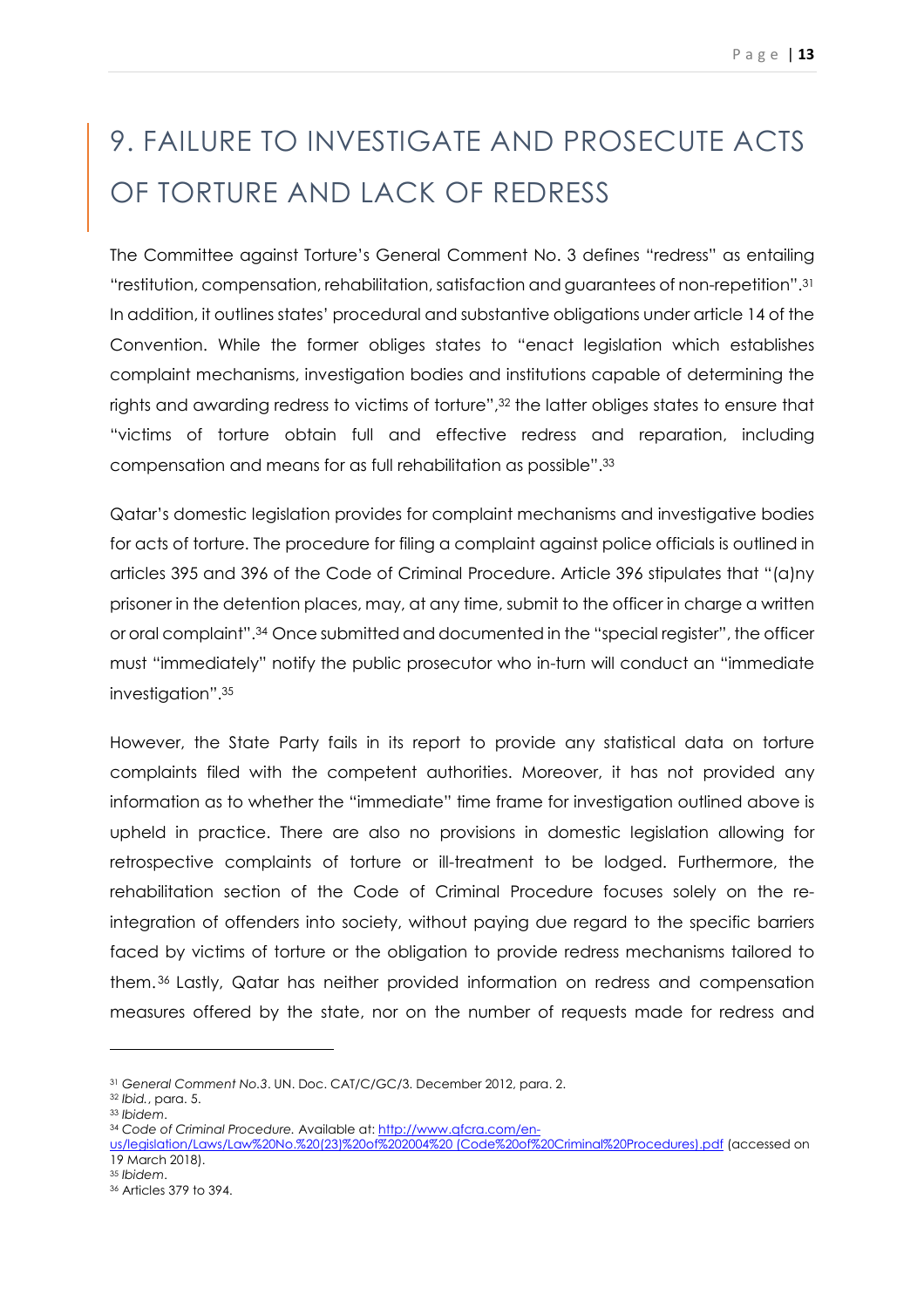compensation; the number granted; the amount of compensation ordered; and the amount actually provided in each case.

#### RECOMMENDATIONS

- a) Incorporate into Qatari legislation the right to redress for cases of torture;
- b) Ensure that forms of reparation encompass restitution, compensation, rehabilitation, satisfaction and guarantees of non-repetition.

# 11. VIOLATIONS IN THE CONTEXT OF THE FIGHT AGAINST TERRORISM

In July 2017, the Qatari emir issued a decree amending the 2004 Anti-Terrorism Law, including the definition of an act of terrorism. This amendment was introduced after the signing of a bilateral agreement between the Qatari and U.S. governments – the latter of which hosts one of its largest regional military airbases in Qatar – to "fight terrorist funding". The move reportedly came in response to pressure from Saudi Arabia, Egypt, the United Arab Emirates (UAE) and Bahrain, which severed ties with Qatar a month before over accusations that it was "supporting terrorism". In June 2017, Qatar also announced that it had prosecuted five men who were sanctioned by the U.S. government for terror financing in 2015 and 2016.37 Most recently, on 22 March 2018, Qatar published a terrorist list of 28 individuals and entities.<sup>38</sup>

In 2002, Qatar enacted Law No. 17 on the "Protection of Society"39 and, in 2003, adopted Law No. 5 establishing the State Security Services.<sup>40</sup> In 2004, the state acceded to the Gulf Cooperation Council Convention on Combating Terrorism and passed Law No. 3 on Combating Terrorism.41 These pieces of legislation contain provisions which are particularly

<sup>37</sup> Bloomberg, *Qatar Said to Have Prosecuted Five Men on U.S. Terrorism List*, 17 June 2017,

https://www.bloomberg.com/news/articles/2017-06-15/qatar-said-to-have-prosecuted-five-men-on-u-s-terrorism-list (accessed on 15 march 2018).

<sup>38</sup> Reuters, *Qatar puts 28 people and entities on new terrorism list*, 22 March 2018, https://www.reuters.com/article/usgulf-qatar-security/qatar-puts-28-people-and-entities-on-new-terrorism-list-idUSKBN1GY222 (accessed on 22 march 2018).

<sup>39</sup> *Law No.17 of 2002.* Available at: http://www.almeezan.qa/LawPage.aspx?id=116&language=en (accessed on 19 March 2018).

<sup>40</sup> *Law No.5 of 2003.* Available at: http://www.almeezan.qa/LawPage.aspx?id=3985&language=en (accessed on 23 March 2018).

<sup>41</sup> *Law No.3 of 2004 On Combating Terrorism.* Available at: https://www.alkarama.org/en/documents/anti-terrorismlaw (accessed on 23 March 2018).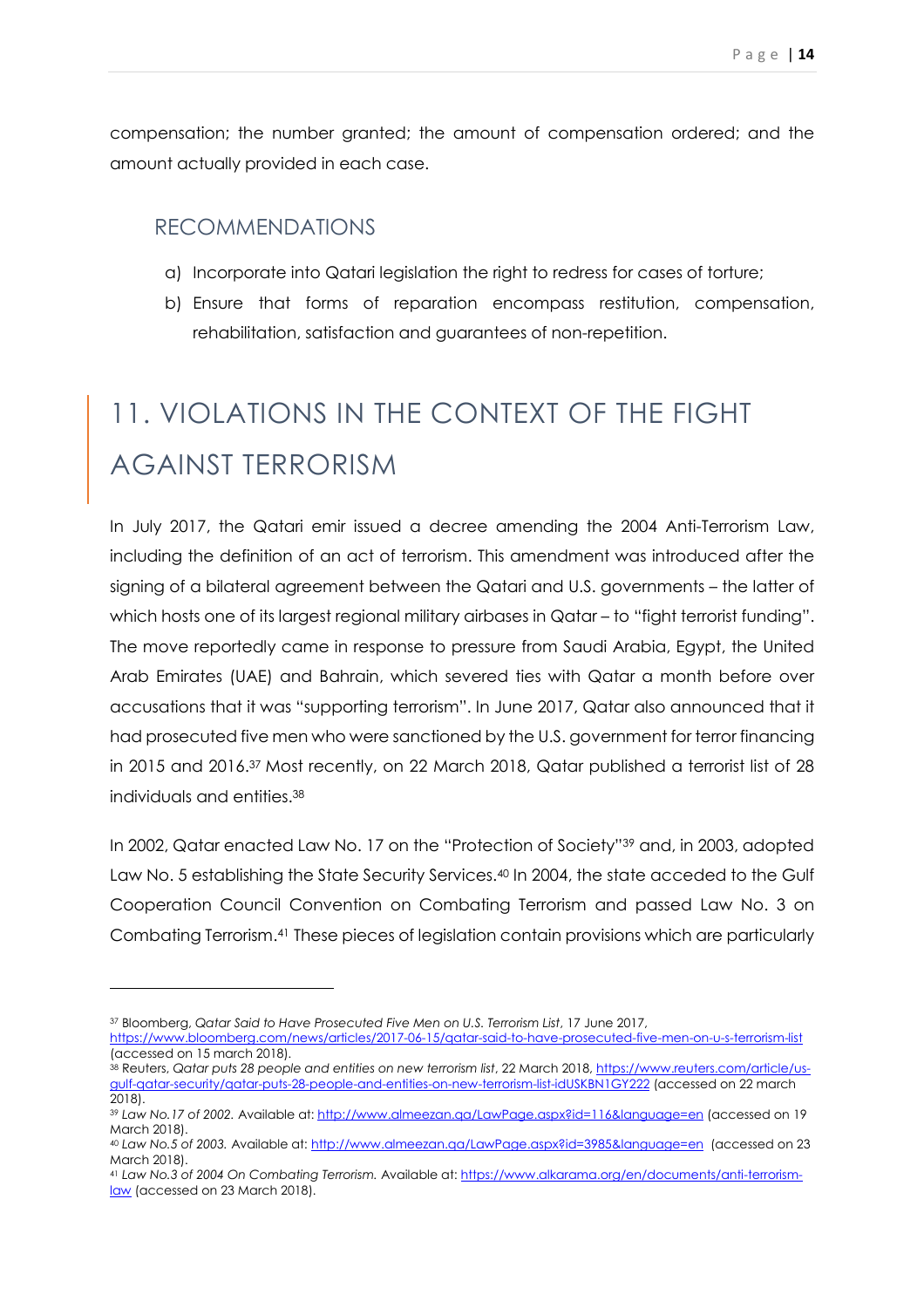worrisome because they allow for derogation from legal safeguards enshrined in the Code of Criminal Procedure in cases related to national security and public order.

While the Committee against Torture has previously called on Qatar to amend the laws on the Protection of Society, the Law on Combating Terrorism and the Law on State Security Agency to bring them in conformity with the Convention,42 Alkarama notes that the State Party has not provided information in its report on any such measures, nor has it provided statistics on the number of individuals arrested on suspicion of violating these laws and the length of time that passed before they were charged with an offence.

The 2004 Law on Combating Terrorism defines terrorism in broad terms. Under article 1, a "terrorist purpose" is "when the motive for using force, violence, threat, or causing terror, is obstructing application of the provisions of the Amended Provisional Constitution or the law, breaching the public order, […] damaging the national unity […], harming establishments".

Moreover, article 17 of the law provides that "(i)n conducting investigation and opening the criminal case with respect to terrorist crimes, the public prosecution shall not be limited by the requirement of complaints or requests provided for in the Code of Criminal Procedures".

Article 18 also permits the public prosecution to detain terrorist suspects for a period of 15 days, which may be extended "if such action is in the interest of the investigation", not exceeding a total of six months. Similarly, article 7 of the Law on State Security Services allows for individuals to be held for 30 days before being presented before the Public Prosecution.<sup>43</sup>

Lastly, article 2 of the Law on the Protection of Society raises an additional concern. It allows for pre-trial detention of up to one year with the consent of the prime minister for crimes related to "state security" and "decency or public morals". In so doing, it raises doubts as to the independence of Qatari judiciary and seems to contravene articles 1, 2, 4 and 6 of the Basic Principles on the Independence of the Judiciary.

<sup>42</sup> Committee against Torture, *Concluding observations on the second periodic report of Qatar, adopted by the Committee at its forty-ninth session (29 October–23 November 2012)*, 25 January 2013, CAT/C/QAT/CO/2, para. 11. <sup>43</sup> *Law No. 5 of 2003.* Available at: http://www.almeezan.qa/LawPage.aspx?id=3985&language=en (accessed on 19 March 2018).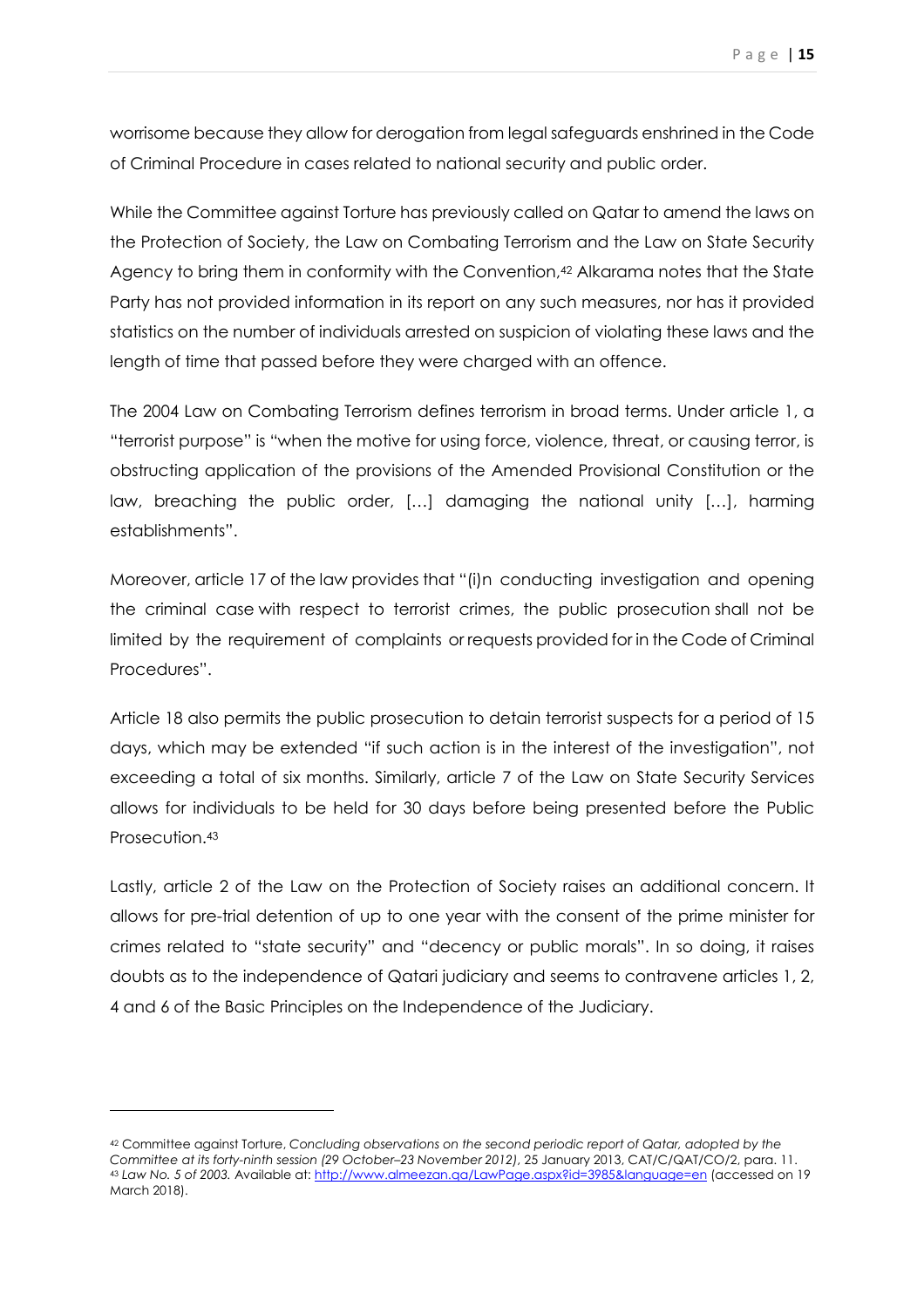The following examples illustrate the lack of adequate legal safeguards in cases of terrorism and national security. For instance, Mr **Mansoor Al Mansoori,**44 a Qatari citizen, was detained in 2013 for exercising his right to freedom of expression after he tried to organise a demonstration to protest against the French military intervention in Mali. On that occasion, he was detained for a month without charge nor any legal procedure. Mr Al Mansoori was arrested again on 15 August 2017 by the State Security Services officers with neither a warrant nor a reason for his arrest being provided. He was brought to the detention facility of the State Security Services in Doha where he was detained for four months and kept in solitary confinement for one month and a half. He was allowed limited contact with his family and did not have access to a lawyer. Moreover, he was never brought to trial nor was he informed of the reasons for his detention. He was released on 14 December 2017 without any legal procedure.

Another such case is that of Mr **Mohammad Meshab**, <sup>45</sup> a Qatari citizen who was arrested on 17 December 2015 by the State Security forces and the emergency forces without a warrant. He was detained until August 2016 in prolonged solitary confinement. According to his family, Mr Meshab was subjected to ill-treatment, such as being deprived of sleep and kept in extreme conditions in a small, cold and dark cell. Accused along with 17 other defendants of "financing terrorism", Meshab's trial was marked by numerous irregularities. He was brought to his hearings repeatedly with his hands cuffed, which is a violation of the principle of presumption of innocence. Moreover, the hearings were not held in public and his family was denied access to the courtroom. After more than two years, the court has still not pronounced a final ruling and Meshab and the 17 other co-accused in the case remain in detention in the Central Prison in Doha.

### RECOMMENDATIONS

l

- a) Ensure that legal safeguards provided in the Code of Criminal Procedure equally apply to suspects of terrorism;
- b) Amend the Protection of Society Law and the Law on Combating Terrorism and the Law on State Security Services to bring them into conformity with the Convention.

<sup>44</sup> Alkarama, *Qatar: Qatari citizen Mansoor Al Mansoori arbitrarily detained in counterterrorism investigation*, 11 September 2017, https://www.alkarama.org/en/articles/qatar-qatari-citizen-mansoor-al-mansoori-arbitrarilydetained-counterterrorism (accessed on 22 March 2018).

<sup>45</sup> Alkarama, *Qatar: Unfair Trial of Mohammad Meshab*, 17 January 2017, https://www.alkarama.org/en/articles/qatar-unfair-trial-mohammad-meshab (accessed on 22 March 2018).